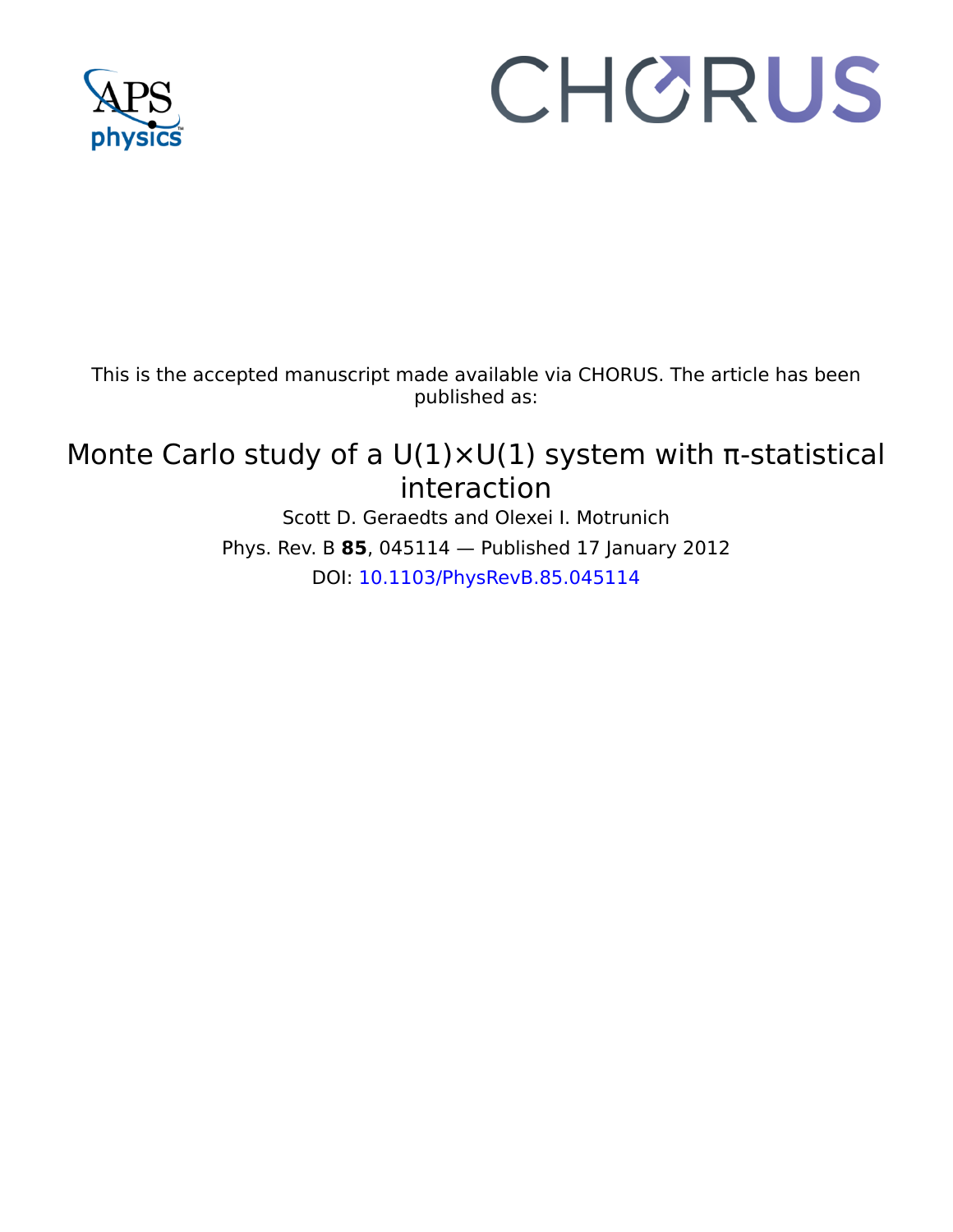# **Monte Carlo study of a**  $U(1) \times U(1)$  system with  $\pi$ -statistical interaction

Scott D. Geraedts and Olexei I. Motrunich

*Department of Physics, California Institute of Technology, Pasadena, California 91125, USA*

(Dated: January 3, 2012)

We study a  $U(1) \times U(1)$  system with two species of loops with mutual  $\pi$ -statistics in (2+1) dimensions. We are able to reformulate the model in a way that can be studied by Monte Carlo and we determine the phase diagram. In addition to a phase with no loops, we find two phases with only one species of loop proliferated. The model has a self-dual line, a segment of which separates these two phases. Everywhere on the segment, we find the transition to be first-order, signifying that the two loop systems behave as immiscible fluids when they are both trying to condense. Moving further along the self-dual line, we find a phase where both loops proliferate, but they are only of even strength, and therefore avoid the statistical interactions. We study another model which does not have this phase, and also find first-order behavior on the self-dual segment.

### **I. INTRODUCTION**

range interactions and  $\theta = \pi$  statistics,

Systems with statistical interactions between particles arise in many contexts. For example, Laughlin quasi-particles in the fractional Quantum Hall Effect have mutual statistics which depends on the particular state.<sup>1</sup> As another example, spinon and vison excitations in  $Z_2$  fractionalized phases in quantum magnets have mutual  $\pi$  statistics.<sup>2–4</sup>

While gapped topological phases are well understood, the phase transitions between them are less explored. One reason is that the character of the transitions is a dynamical question, while in cases with statistical interactions, the system path integral contains generally complex phases and hence has sign problem in direct Monte Carlo (MC) approaches.

istical interactions between particles arise  $S = \sum_{r} \frac{\vec{J}_1(r)^2}{2t_1} + \sum_{r}$ <br>For example, Laughlin quasi-particles<br>nantum Hall Effect have mutual statistics The index *r* refers to s<br>he particular state.<sup>1</sup> As another ex **I. INTRODUCTION**<br>
For the statistical interactions between particles arise<br>
with statistical interactions between particles arise<br>  $S = \sum_{\rho} \frac{J_1(r)^2}{2t_1} + \sum_{R'} \frac{J_2(R)^2}{2t_2} + i\theta \sum_{\rho} \frac{J_1(r) \cdot d_2(r)}{r}$ <br>
for the parti References 5 and 6 considered the toric code model, which can be also viewed as an Ising gauge theory with Ising matter fields.<sup>7</sup> In a formulation containing Ising matter and  $Z_2$  fluxes (visons) as elementary particles, the two have  $\pi$ -statistical interaction, and one cannot simulate large systems in these degrees of freedom. On the other hand, the matter-gauge field formulation does not have the sign problem and was studied in detail in MC.<sup>6</sup> This system has two phases:<sup>7</sup> deconfined and confined. The confined phase includes both the Higgs regime (crudely viewed as condensation of matter out of the deconfined phase) and confining regime (viewed as condensation of visons), and there is a path connecting the two regimes that does not cross any phase transitions. Resembling somewhat liquid-gas system, there is also a finite segment of first-order transitions separating the two regimes along the so-called selfdual line, where the  $Z_2$  charges and  $Z_2$  vortices have identical interactions. We can think of the two species as being immiscible on the first-order segment. Reference 6 focused on the transition near the tip of the deconfined phase along the self-dual line and possible scenarios how the Higgs and confinement transition lines join.

In this paper, we study a  $U(1) \times U(1)$  system with  $\pi$  statistical interactions, which appears in effective field theories of frustrated quantum antiferromagnets<sup>8-10</sup> and other areas.<sup>11,12</sup> We consider concrete lattice realizations that can be reformulated in a sign-free manner and explore these using MC.

Specifically, we consider a system of two loops with short-

$$
S = \sum_{r} \frac{\vec{J}_1(r)^2}{2t_1} + \sum_{R} \frac{\vec{J}_2(R)^2}{2t_2} + i\theta \sum_{r} \vec{J}_1(r) \cdot \vec{a}_2(r) \,.
$$
 (1)

The index  $r$  refers to sites on a cubic lattice (the "direct" lattice), and  $R$  refers to sites on another, inter-penetrating cubic lattice (the "dual" lattice)<sup>13</sup>.  $J_{1\mu}(r)$  is an integer-valued current on a link  $r, r + \hat{\mu}$  of the direct cubic lattice,  $J_{2\mu}(R)$ is integer-valued current on a link  $R, R + \hat{\mu}$  of the dual cubic lattice. We use schematic vector notation so that  $\vec{J}_1$ and  $\vec{J}_2$  represent these conserved integer-valued currents, and  $\vec{\nabla} \cdot \vec{J}_1 = 0$ ,  $\vec{\nabla} \cdot \vec{J}_2 = 0$ . In the partition sum, a given current configuration obtains a phase  $e^{i\pi}$  for each cross-linking of the two loop systems. This is realized in the last term of Eq. (1), by including an auxiliary "gauge field"  $\vec{a}_2$ , defined on the direct lattice, whose flux encodes the  $\vec{J}_2$  currents,  $\vec{J}_2 = \vec{\nabla} \times \vec{a}_2$ . Just like in the  $Z_2 \times Z_2$  case, we can reformulate the model as a special matter-gauge system amenable to MC study.

Figure 1 is our main result and shows the phase diagram of this model. For small  $t_1$  and  $t_2$ , there are only small loops (phase 0 in the figure). If we fix  $t_2$  and increase  $t_1$ , the  $J_2$ loops remain small, while beyond some critical  $t_1$  coupling,  $J_1$  loops condense via an XY transition (phase I); we get another phase (II) if we keep  $t_1$  small and increase  $t_2$ . For  $t_1 = t_2$ , the model is symmetric under  $J_1 \leftrightarrow J_2$ , and so the model is self-dual on this line, similarly to the self-dual line in the Ising matter plus Ising gauge theory viewed as two species of Ising particles with  $\pi$ -statistics mentioned earlier. Unlike the Ising case, the two phases I and II are distinct, and the following question arises. Suppose we are increasing  $t_1$ and  $t_2$  along the self-dual line  $t_1 = t_2 = t$  where the two species have identical interactions, so both equally want to proliferate at some point. One possibility is that they behave as immiscible fluids and phase separate. Another possibility is a regime where both loops are present in some critical soup, which would be an example of an unusual phase transition. Such a question is of much recent interest.  $8,14-32$ 

In the present study we find that in the above specific model, the first scenario happens and we have first-order transition between phases I and II. Interestingly, if we continue increasing  $t_1$  and  $t_2$ , the two loops eventually condense simultaneously but only in even strength for both  $J_1$  and  $J_2$ , while there are no large loops of odd strength for either species. By go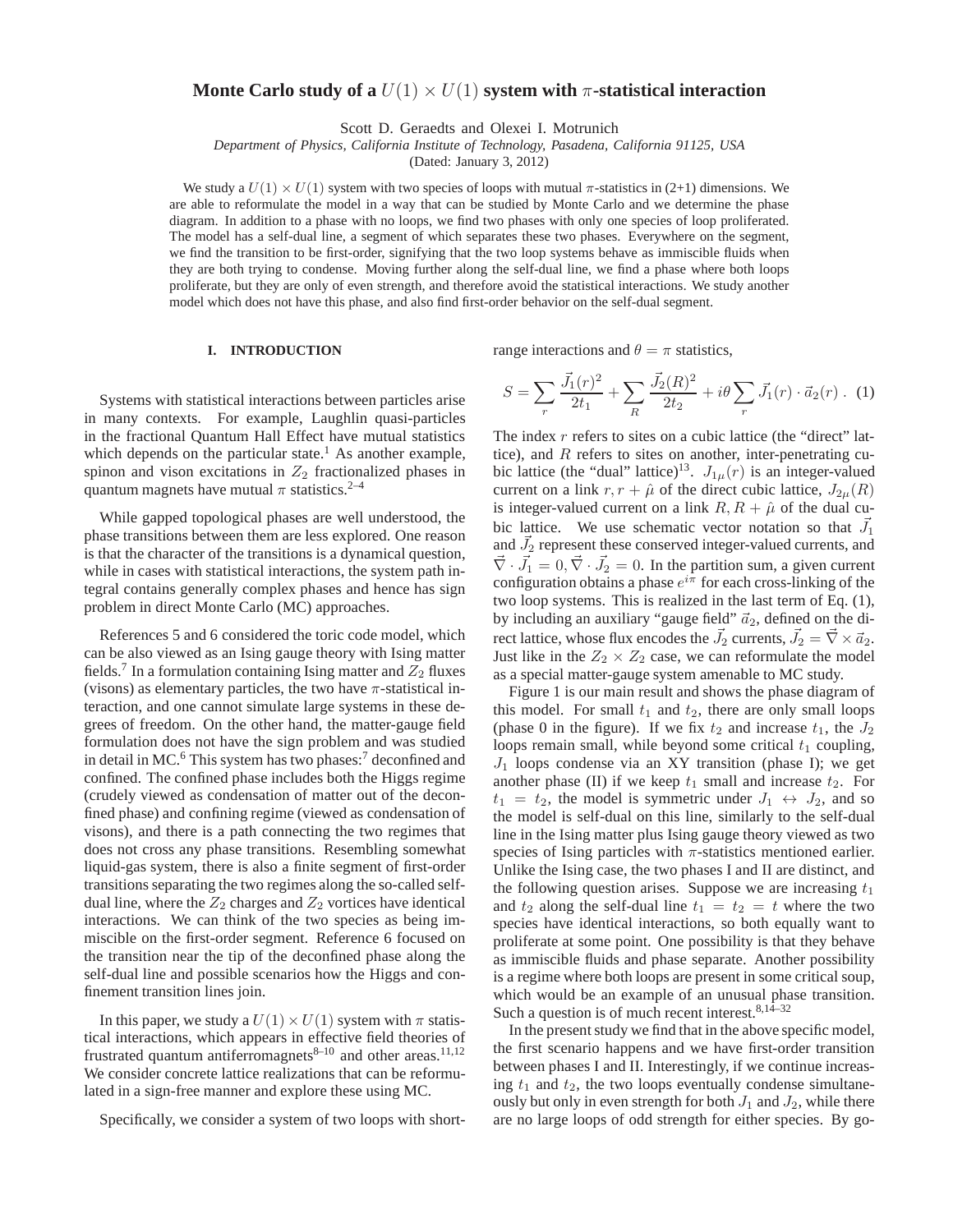ing into this "paired- $J_1$ " and "paired- $J_2$ " phase (labelled III in Fig. 1), the loops avoid the destructive interference effects of the statistical interaction – intuitively, because the second term of Eq. (1) provides a contribution to the partition function of  $\exp[i\pi \times (\text{even number})] = 1$ .

Returning to the transition line I-II, the first-order transition is strongest near the two ends of the segment where respectively phase 0 or III opens up. We also explore what happens when we modify the model to eliminate phase III, which we realize by simply restricting  $|J_1| \leq 1$ ,  $|J_2| \leq 1$ , thus preventing pairing within each species. The strength of the first-order character indeed decreases as we increase  $t$ , but for all such accessible values the transition remains first order.

#### **II. MODEL AND MONTE CARLO METHOD**

In order to reformulate Eq.  $(1)$  in a sign-free way, we pass from  $J_1$  variables to conjugate  $2\pi$ -periodic phase variables by formally writing the constraint at each  $r$ :

$$
\delta[\vec{\nabla} \cdot \vec{J}_1(r) = 0] = \int_{-\pi}^{\pi} d\phi_r \exp[-i\phi_r(\vec{\nabla} \cdot \vec{J}_1)]. \quad (2)
$$

To be precise in our system with periodic boundary conditions, we also require total currents of  $J_1$  and  $J_2$  to vanish. In this case we can write  $\vec{J}_2 = \vec{\nabla} \times \vec{a}_2$  and the action (1) is independent of the gauge choice for  $a_2$ . We enforce the zero current in  $J_1$  with the help of fluctuating boundary conditions for the  $\phi$ -s across a single cut for each direction  $\mu = x, y, z$ 

$$
\delta(\sum_r J_{1\mu}(r)\delta_{r_{\mu},0}) = \int_{-\pi}^{\pi} d\gamma_{\mu} \exp[-i\gamma_{\mu} \sum_r J_{1\mu}(r)\delta_{r_{\mu},0}].
$$
\n(3)

This gives the following partition function:

$$
Z = \sum_{\text{constrained } \vec{J}_2} \int_{-\pi}^{\pi} \prod_r d\phi_r \int_{-\pi}^{\pi} \prod_{\mu=1}^{3} d\gamma_{\mu} e^{-S[\phi, \gamma, a_2]} \tag{4}
$$

where the action is given by:

$$
S[\phi, \gamma, a_2] = \sum_r \frac{[\vec{\nabla} \times \vec{a}_2(r)]^2}{2t_2} + \sum_{r,\mu} V_{\text{Villain}}[\phi_{r+\mu} - \phi_r - \theta a_{2\mu}(r) - \gamma_\mu \delta_{r_\mu,0}]
$$
(5)

 $V_{\text{Villain}}$  is the 'Villain potential', which is obtained by summing over the  $J_1$  variables:

$$
\exp[-V_{\text{Villain}}(\alpha, t_1)] = \sum_{J_1 = -\infty}^{\infty} \exp\left[-\frac{J_1^2}{2t_1} + iJ_1\alpha\right]
$$
 (6)

In the actual Monte Carlo, we use  $\phi_r$ ,  $\gamma_\mu \epsilon(-\pi, \pi)$ ,  $a_{2\mu}(r)\in\mathbb{Z}$ , and perform unrestricted Metropolis updates. One can show that physical properties measured in such a simulation are precisely as in the above finitely defined model.



FIG. 1. The phase diagram for the unrestricted model. Phase (0) contains no loops. Phase (I) contains proliferated loops in  $J_1$  and no loops in  $J_2$ , while in phase (II) the variables are interchanged. Phase (III) contains proliferated double-strength loops in both variables.

In this work, we monitor "internal energy per site",  $\epsilon$  =  $S/L<sup>3</sup>$ , and compute heat capacity, defined as

$$
C = (\langle \epsilon^2 \rangle - \langle \epsilon \rangle^2) \times \text{Vol},\tag{7}
$$

where  $Vol=L^3$  is the volume of the system. To determine the phase diagram, we monitor loop behavior by studying "superfluid stiffness", which is defined for loops of flavor  $a$  as:

$$
\rho_a^{\mu\mu}(q) = \frac{1}{\text{Vol}} \left\langle \left| \sum_r J_{a\mu}(r) e^{i\vec{q}\cdot\vec{r}} \right|^2 \right\rangle. \tag{8}
$$

Because of the vanishing total current, we define these at the smallest non-zero q; e.g., for  $\rho^{xx}$  we used  $\vec{q} = (0, \frac{2\pi}{L}, 0)$  and  $\vec{q} = (0, 0, \frac{2\pi}{L})$ . We focus on flavor 2 since it is more readily accessible in the formulation of (5). We also monitor gaugeinvariant "magnetization", defined as:  $M = \sum_{r} e^{2i\phi_r}$ , which can detect flavor 1 condensates (care is needed interpreting M for different boundary conditions).

#### **III. RESULTS FOR UNRESTRICTED CURRENTS**

We determined the phases of this model by looking at the order parameters  $\rho_2$  and M.  $\rho_2$  is non-zero in phases (II) and (III), and  $M$  is non-zero in phases (I) and (III). We found the locations of the phase boundaries more accurately by studying  $\rho_2 \cdot L$  crossings. We took data in sweeps across the phase diagram (see Fig. 1), and defined the intersection of the  $\rho_2 \cdot L$ curves to be the location of the phase transition. An example of such a sweep is shown in Fig. 3. The sweep is 'vertical' in the phase diagram, i.e. fixed  $t_1$ . The symbols on the phase diagram are the values of  $t_1$  at which the sweeps were performed. We studied the fine nature of the phases by looking at clusters formed by  $J_2$  loops. In phase (II), the largest clusters of  $J_2$  grow with system size, and have arbitrary  $J_2$ , so we deduced that this phase contains condensed loops of  $J_2$ . In phase (III), the loops that scale with system size have even  $J_2$ ,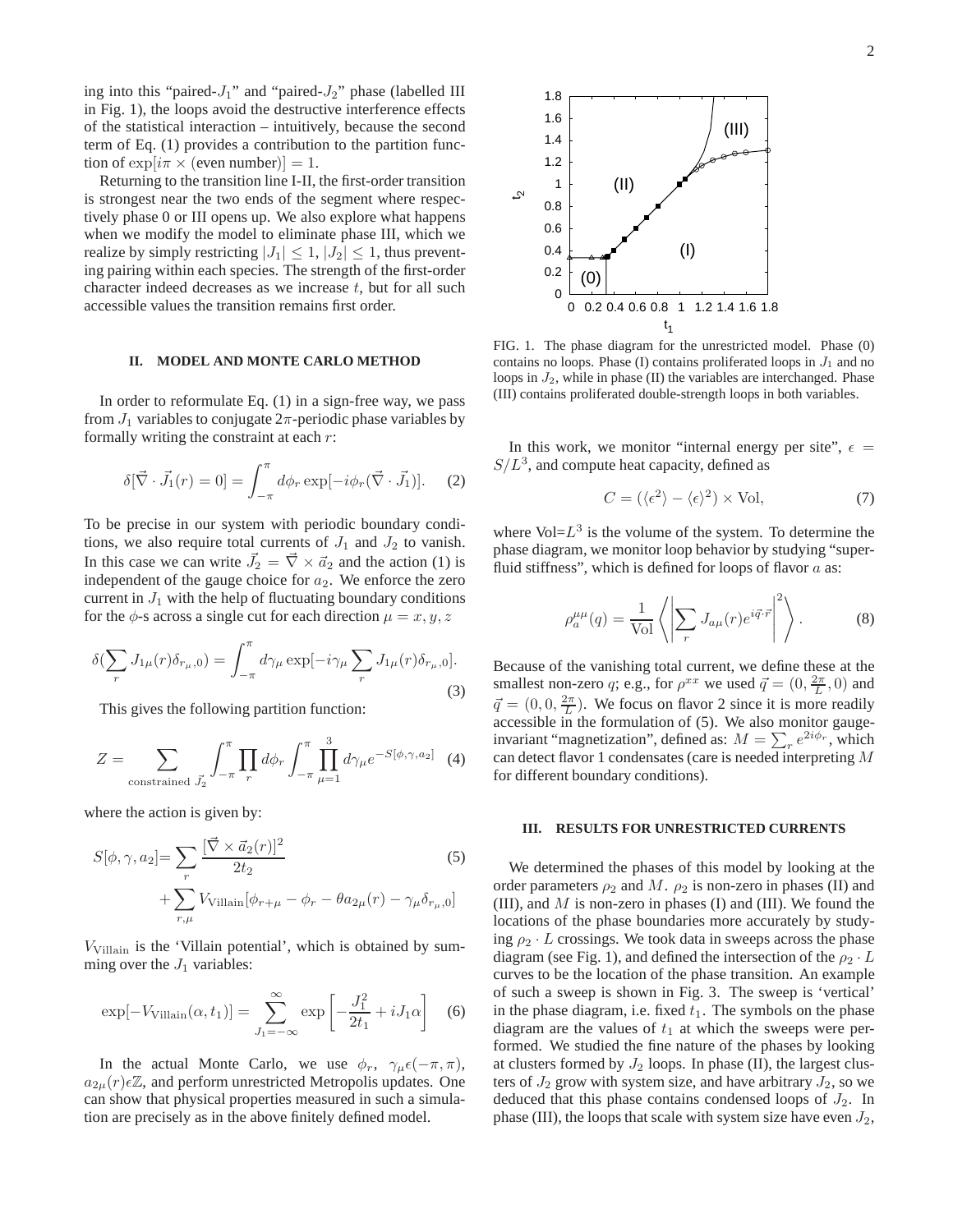

t FIG. 2. Plot of the energy difference between the peaks of the histograms, as a function of  $t_1 = t_2 = t$  on the self-dual line. Higher values denote a stronger first-order nature. The inset shows the energy histogram for  $t_1 = t_2 = 0.6$ . The dual-peaked shape of the histogram implies a first-order transition. The histograms were performed at  $L = 24$  with 10<sup>6</sup> Monte Carlo sweeps. The heat capacity intercepts were found using data from  $L = 8, 10, 12, 14$  and 16.

so we judged that the condensed loops have even strength. In phases (0) and (I), we found no large clusters, and deduced that  $J_2$  is gapped. The model with  $t_1 = 0$  is a model containing only one species of loop<sup>33</sup>. Our value for the position of the (0)-(II) XY transition ( $t_2 \approx 0.333...$ ) is in agreement with prior work on this model<sup>34</sup>. For  $t_1 \rightarrow \infty$ , the Villain weight (6) vanishes except for  $\alpha = 2\pi \times$  (int), which enforces  $J_2 = \vec{\nabla} \times \vec{a}_2 = 2 \times (int)$ . Therefore, at large  $t_1$  the (I)-(III) transition is a transition from no loops of  $J_2$  to loops of even  $J_2$ . One expects that this transition is XY-like, and similar to the (0)-(II) transition, but due to doubled  $J_2$ , it should occur at a  $t_2$  value four times higher. We observed the (I)-(III) transition to occur at  $t_2 \approx 1.3$  for large  $t_1$ , in agreement with this expectation.

To determine whether the loops are immiscible, or if a critical state is possible, we consider whether the phase transition (I)-(II) on the self-dual line is first- or second-order. We studied this by looking at histograms of  $\epsilon$ . In the continuous case, these histograms would be singly-peaked, while in the firstorder case we expect to see two distinct peaks. An example of such a histogram is shown in the inset for Fig. 2. We observed dual-peaked histograms for all points on the self-dual line. Therefore, we concluded that the transition is first-order. One way to quantify the strength of the transition is to look at the distance between the two peaks in these histograms. We plotted this peak-to-peak distance in Fig. 2, which is clearly nonzero for all t. Though this estimate of peak-to-peak distance comes from  $L = 24$ , we have produced similar histograms for different sizes and found no noticeable dependence of the peak-to-peak distance on system size.

We can also determine the order of the transition by looking at the heat capacity, where the signature of first-order is C growing as  $L^3$ . Phenomenologically<sup>35</sup>, at a first-order transition the energy distribution is described by a sum of two normal distributions,  $P(\epsilon) = c_+ p_+ + c_- p_-,$  where  $c_+$  and  $c_$  are the weights representing how much time the system



FIG. 3.  $\rho_2(q_{min}) \cdot L$  as a function of  $t_2$  at  $t_1 = 1.2$ . Based on this data, we conclude that the phase transition occurs at approximately  $t_2 = 1.168$ , and is second order in nature. Scans like this were used to determine the phase diagram in Fig. 1. Here the transition is between (I) and (III). Each data point is the result of  $5 \times 10^6$  Monte Carlo sweeps. Error bars were determined by looking at the difference between runs with different initial conditions.

spends in each state, and  $p_+$  and  $p_-$  are two normal distributions centered at  $\epsilon_+$  and  $\epsilon_-$ . Computing heat capacity based on this ansatz gives:

$$
\frac{C}{\text{Vol}} = c_+ c_- (\epsilon_+ - \epsilon_-)^2 + \frac{B}{\text{Vol}} = A + \frac{B}{\text{Vol}},\qquad(9)
$$

where  $\epsilon_+ - \epsilon_-$  is the peak-to-peak distance, and B is a volumeindependent constant. We plotted  $\frac{C}{\text{Vol}}$  vs.  $\frac{1}{\text{Vol}}$  and found the y-intercepts of these plots, which should be equal to  $A$ . If we assume that  $c_{+} = c_{-} = 0.5$  as a rough estimate, then the energy gap should be equal to  $2\sqrt{A}$ . The resulting estimate from heat capacity is plotted in Fig. 2. It agrees well with our estimates from gaps in the energy histograms, which gives us confidence when we apply this phenomenological method to the restricted model. Both of our measurements of the energy gap show that the transition is strongly first-order at  $t = 0.4$ . The strength of the transition initially decreases with increasing t, before increasing again after  $t \approx 0.6$ . Thus, in this model the two condensates are immiscible.

In addition to finding the position of the phase boundaries, plots of  $\rho_2 \cdot L$  like the one in Fig. 3 can be used to study the nature of the (I)-(III) phase transition. We can argue that at high  $t_1$ , the phase transition is continuous. We are interested in whether the nature of the transition changes to first order before it meets up with the transition on the self-dual line. In a first-order transition, we expect the values of the  $\rho_2 \cdot L$ crossings to increase with L. We do not observe this in Fig. 3, or plots at other  $t_1$ . We therefore suspect that the transition is second-order, though our data is not precise enough to rule out a weak first-order transition. We also obtained histograms of the energy and magnetization at the phase transition located by the  $\rho_2 \cdot L$  plots. We found no evidence of two peaks at  $L = 16, 20$ . Since we do not know the critical point exactly, it is difficult to study such histograms at larger sizes, so once again the data indicates a second-order transition but cannot rule out a weak first-order one.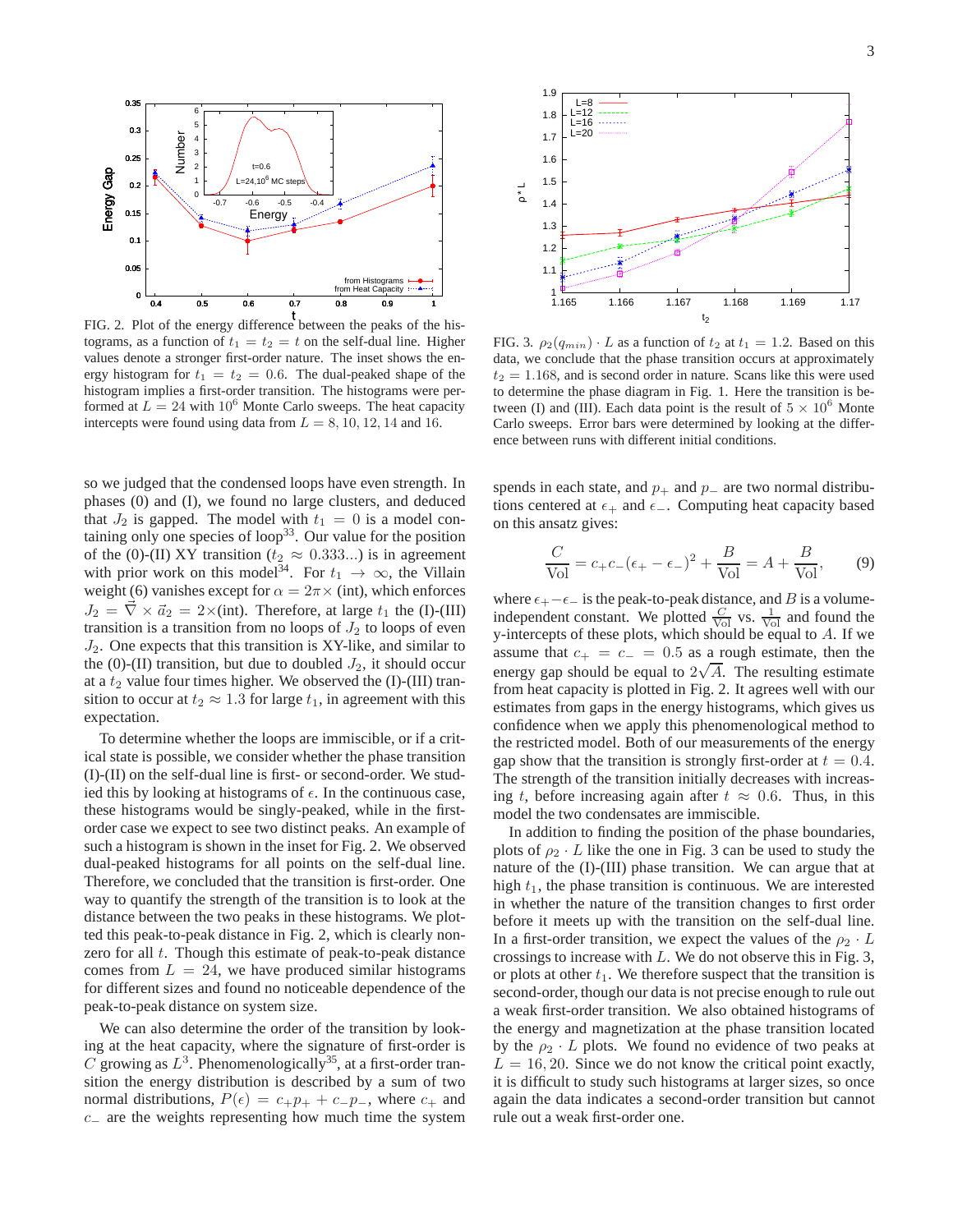

FIG. 4. The phase diagram of the 'restricted' model. The region with  $+45^\circ$  lines is inaccessible in the formulation (5), and the crosshatched region is inaccessible in this work. The transition is first order everywhere on the accessible portion on the self-dual line, but the strength decreases as  $t$  is increased.

## **IV. RESULTS FOR THE MODEL WITH RESTRICTED CURRENTS**

From Fig. 2, we have seen that the first-order character of the phase transition on the self-dual line is strongest where it meets phases (0) and (III). Therefore we might expect the transition to be more weakly first-order if we could eliminate phase (III). This is the reasoning behind the restricted model, where we only allow loops with  $|J_1| \leq 1$ ,  $|J_2| \leq 1$ . This has been done in the Monte Carlo by only changing  $a_2$  if the resulting curl satisfies the restrictions, and by restricting the sum in Eq. (6) to run only over the values  $-1, 0, 1$ .

Figure 4 shows the phase diagram for this modified system, which was determined using the same methods as Fig. 1. The boundaries of phase (0) are very similar to the unrestricted model, which is not surprising as at the (0)-(I) transition the proliferating loops are mostly of strength 1. Referring to the Villain potential (6), we see that if the sum on the right side is negative, the potential is undefined. When the sum is restricted to  $|J_1| \leq 1$ , this occurs for  $t_1 \geq 0.72135$ , and this limits the area of the phase diagram that we can study with this formulation. Upon using interchange symmetry, Fig. 4 contains a region inaccessible in this work, indicated by crosshatching.

We now investigate whether removing phase (III) has changed the nature of the transition on the self-dual line. We used energy histograms and studies of the heat capacity to determine the peak-to-peak distance. The heat capacity suggests a first-order transition, as shown in Fig. 5. For completeness, we have also shown the original data which this figure is based on, in Fig. 6. For  $t = 0.6, 0.7$ , the energy gaps were too small to be accurately determined by studying the histograms. The histogram for  $t = 0.7$  is shown in the inset to Fig. 5. We cannot resolve two separate peaks, but the distribution has a flat top, which suggests that the transition is weakly first-order. In order to acquire more clearly two-peaked histograms, we studied the magnetization of the system. We found the peaks in these to be more easily distinguished, and the results clearly



t FIG. 5. Same as figure 2, but for the restricted model. The estimates from the heat capacity come from the y-intercepts in Fig. 6.



FIG. 6.  $C/L^3$  vs.  $1/L^3$  for the restricted model. The data shows non-zero y-intercepts for all  $t$ , confirming the first-order nature of the transition on the self-dual line. The black lines are least-squares fits to the data, and uncertanties come from comparing runs with different initial conditions

indicate a first-order transition.

#### **V. DISCUSSION**

We studied a lattice realization of a  $U(1) \times U(1)$  system with  $\pi$ -statistical interactions. It was helpful to know the location of the phase transition between I and II from self-duality in this non-trivial 3D Statistical Mechanics problem. In two somewhat different models, we found first-order transitions on the self-dual line, which means that when both loops are trying to condense, they tend to phase-separate. A continuous transition would be an example of an NCCP<sup>1</sup>  $U(1)$  selfdual critical point<sup>8</sup>. We found in the restricted model that the first-order transition became weaker as  $t$  was increased, but we could not study the model for  $t$  higher than a certain value. If one could find a way to study the model at high  $t$ , it would be interesting to see if the first-order transition continues to weaken and perhaps becomes second-order. One could also explore more models asking if some short-range modifications can produce a critical loop state. There is evidence for a continuous transition in  $SU(2)$  spin models,<sup>16,17,26,27</sup> but our system has no analog to these.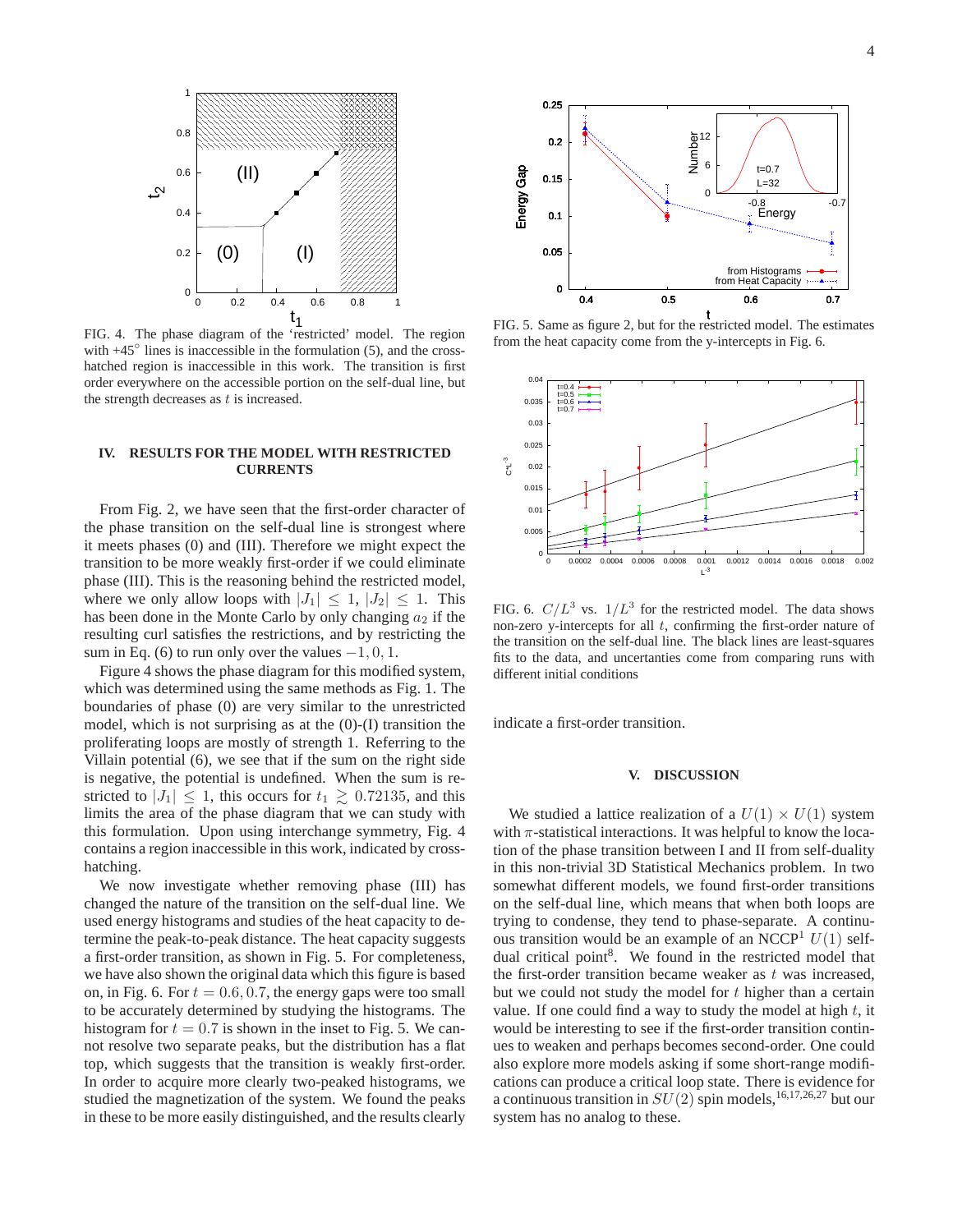Our study is an example of a sign-free reformulation of a model with statistical interactions and the power hence afforded by Monte Carlo to establish the phase diagrams and study phase transitions.<sup>6,36</sup> Though we determined most of the phase diagram in good detail, it may be useful to get a better understanding of how the phase transitions join at the corners of the (0) and (III) phases. It would also be interesting to ex plore more models with statistical interactions that can have such reformulations. An accessible direction already in th e present setting is to examine the model Eq. (5) with general statistical angle  $\theta$ . Another interesting direction is to introduce some attraction between the two loop species, to see if we can achieve fermionic bound states of  $J_1$  and  $J_2$  and what phases can be accessed in this way.

*Acknowledgements.* We are grateful to A. Vishwanath, M. P. A. Fisher, and T. Senthil for many stimulating discussions, and in particular thank A. Vishwanath for careful reading of the manuscript and useful suggestions. This research is supported by the National Science Foundation through grant DMR-0907145, and by the XSEDE computational initiative grant TG-DMR110052.